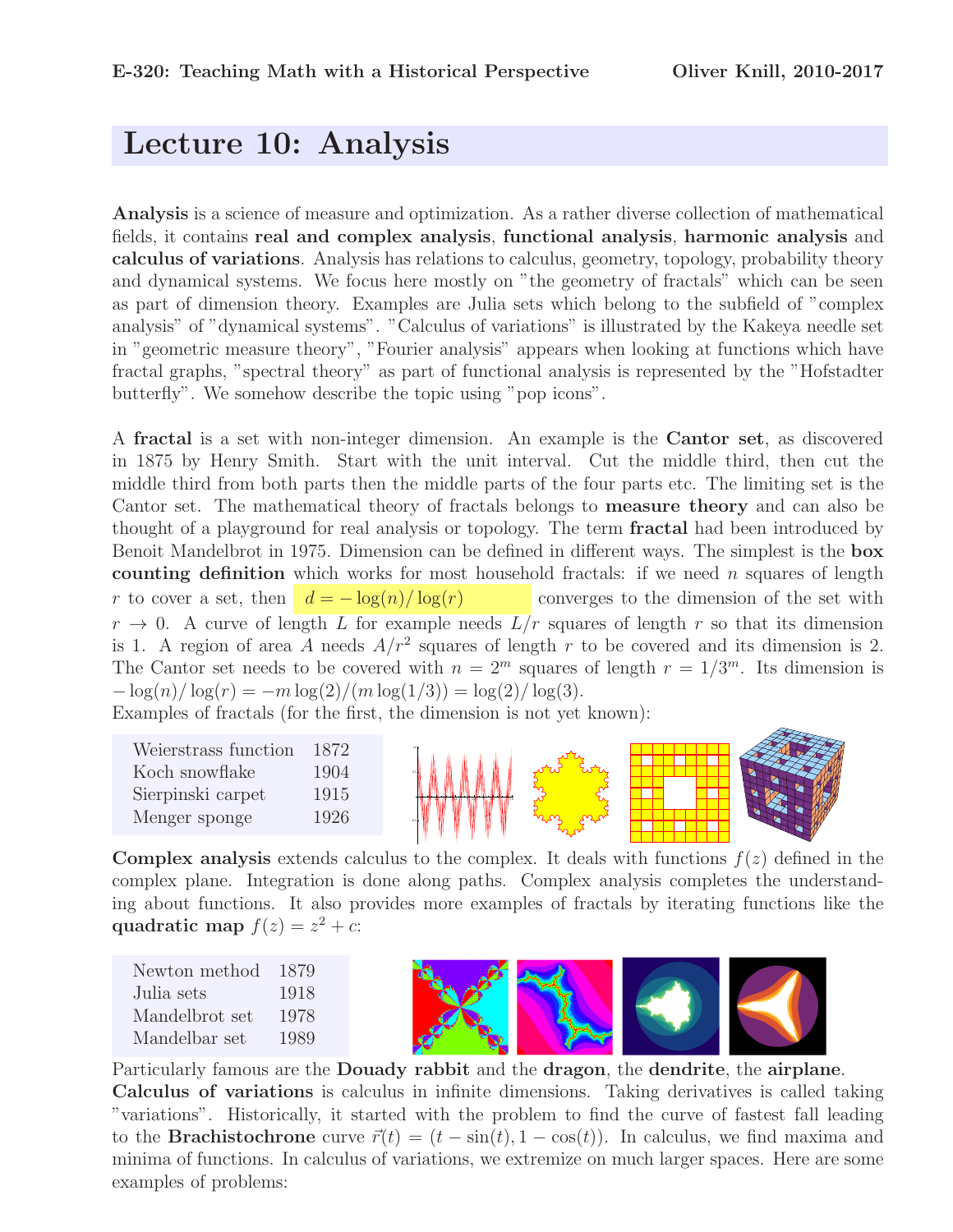| Brachistochrone       | 1696   |              |  |  |
|-----------------------|--------|--------------|--|--|
| Minimal surface       | 1760   | <b>Start</b> |  |  |
| Geodesics             | 1830   |              |  |  |
| Isoperimetric problem | 1838   |              |  |  |
| Kakeya Needle problem | - 1917 |              |  |  |

**Fourier theory** decomposes a function into basic components of various frequencies  $f(x)$  =  $a_1 \sin(x) + a_2 \sin(2x) + a_3 \sin(3x) \dots$ . The numbers  $a_i$  are called Fourier coefficients. Our ear does such a decomposition, when we listen to music. By distinguish different frequencies, our ear produces a Fourier analysis.



The Weierstrass function mentioned above is given as a series  $\sum_n a^n \cos(\pi b^n x)$  with  $0 < a <$  $1, ab > 1 + 3\pi/2$ . The dimension of its graph is believed to be  $2 + log(a)/log(b)$  but no rigorous computation of the dimension was done yet. Spectral theory analyzes linear maps L. The spectrum are the real numbers E such that  $L-E$  is not invertible. A Hollywood celebrity among all linear maps is the **Matthieu operator**  $L(x)_n = x_{n+1} + x_{n-1} + (2 - 2\cos(cn))x_n$ : if we draw the spectrum for for each  $c$ , we see the **Hofstadter butterfly**. For fixed  $c$  the map describes the behavior of an electron in an almost periodic crystal. An other famous system is the quantum harmonic oscillator,  $L(f) = f''(x) + f(x)$ , the vibrating drum  $L(f) = f_{xx} + f_{yy}$ , where f is the amplitude of the drum and  $f = 0$  on the boundary of the drum.



All these examples in analysis look unrelated at first. Fractal geometry ties many of them together: spectra are often fractals, minimal configurations have fractal nature, like in solid state physics or in diffusion limited aggregation or in other critical phenomena like percolation phenomena, cracks in solids or the formation of lighting bolts In Hamiltonian mechanics, minimal energy configurations are often fractals like Mather theory. And solutions to minimizing problems lead to fractals in a natural way like when you have the task to turn around a needle on a table by 180 degrees and minimize the area swept out by the needle. The minimal turn leads to a Kakaya set, which is a fractal. Finally, lets mention some unsolved problems in analysis: does the Riemann **zeta function**  $f(z) = \sum_{n=1}^{\infty} 1/n^z$  have all nontrivial roots on the axis  $Re(z) = 1/2$ ? This question is called the Riemann hypothesis and is the most important open problem in mathematics. It is an example of a question in analytic number theory which also illustrates how analysis has entered into number theory. Some mathematicians think that spectral theory might solve it. Also the Mandelbrot set  $M$  is not understood yet: the "holy grail" in the field of complex dynamics is the problem whether it  $M$  is locally connected. From the Hofstadter butterfly one knows that it has measure zero. What is its dimension? An other open question in spectral theory is the "can one hear the sound of a drum" problem which asks whether there are two convex drums which are not congruent but which have the same spectrum. In the area of calculus of variations, just one problem: how long is the shortest curve in space such that its convex hull (the union of all possible connections between two points on the curve) contains the unit ball.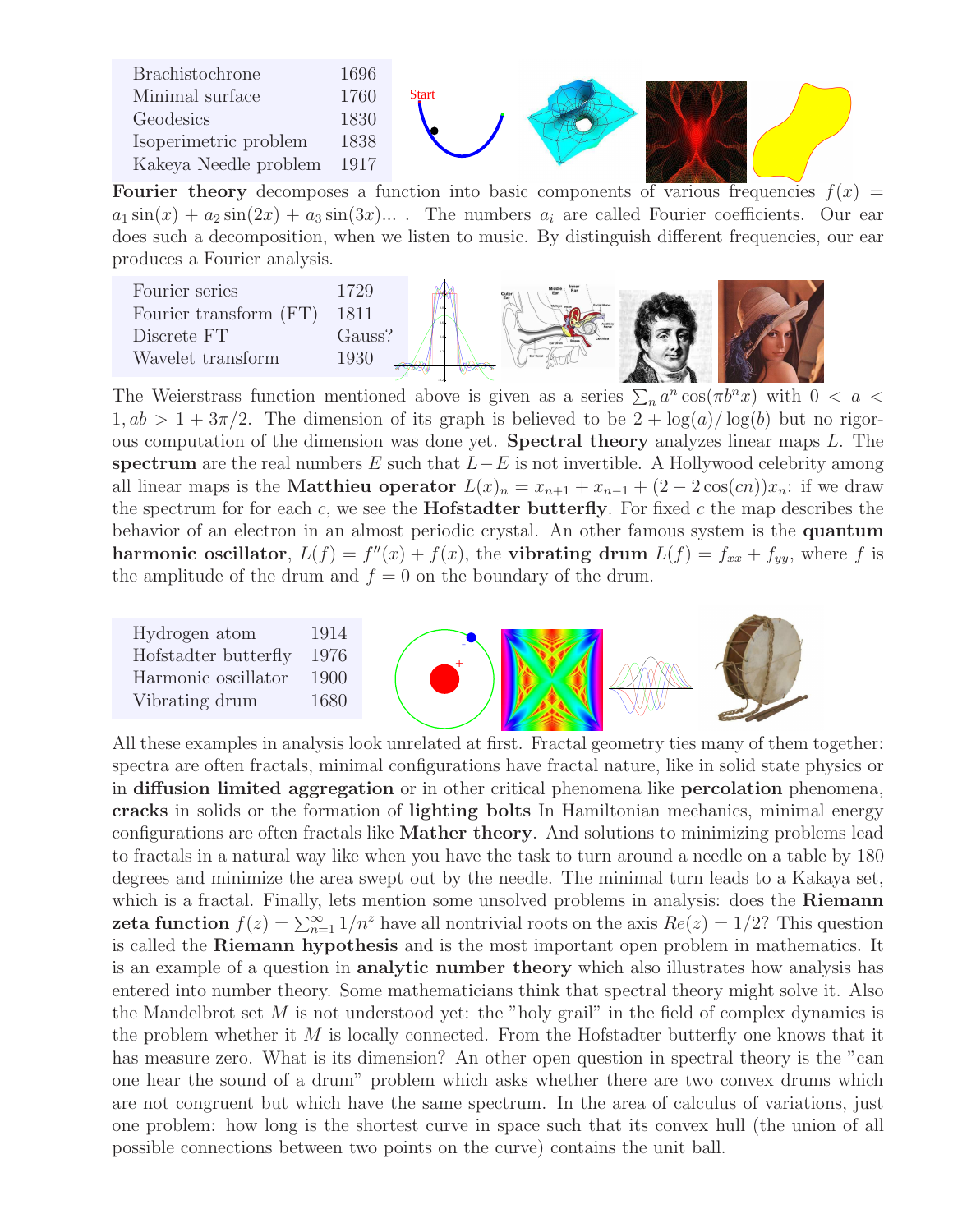## Lecture 10: Analysis

#### The Cantor Set



As Analysis reaches a lot of different areas in mathematics, it is also harder to define. Analysis often extends calculus to areas where traditional calculus does no more apply, like to infinite dimensions or to functions which are not continuous. Sometimes also, it deals with rather strange objects, like fractal geometries or generalized functions. Our goal is to understand fractals as they make an appearance in many parts of analysis: spectral theory, complex analysis, harmonic analysis, calculus of variations or functional analysis. Because these fields need some time to learn and explain, the analysis of fractals looks like a nice entry point as it can be seen and the need for a new mathematics is evident. Our story will be mostly pictorial. There is one single formula, we want to understand:

$$
\dim(X) = \frac{-\log(n)}{\log(r)}.
$$

It tells that if we want to find the dimension of an object, we cover it with boxes of size  $r > 0$  and count how many boxes we need. Assume this number is  $n$ . Dimension is what happens if  $r$  goes to zero. The prototype of a fractal is the Cantor set which was discovered in 1875 by Henry Smith. Start with the unit interval. Cut the middle third, then cut the middle third from both parts then the middle parts of the four parts etc. What is left in the end is the Cantor set for which the dimension is  $log(2) log(3)$ .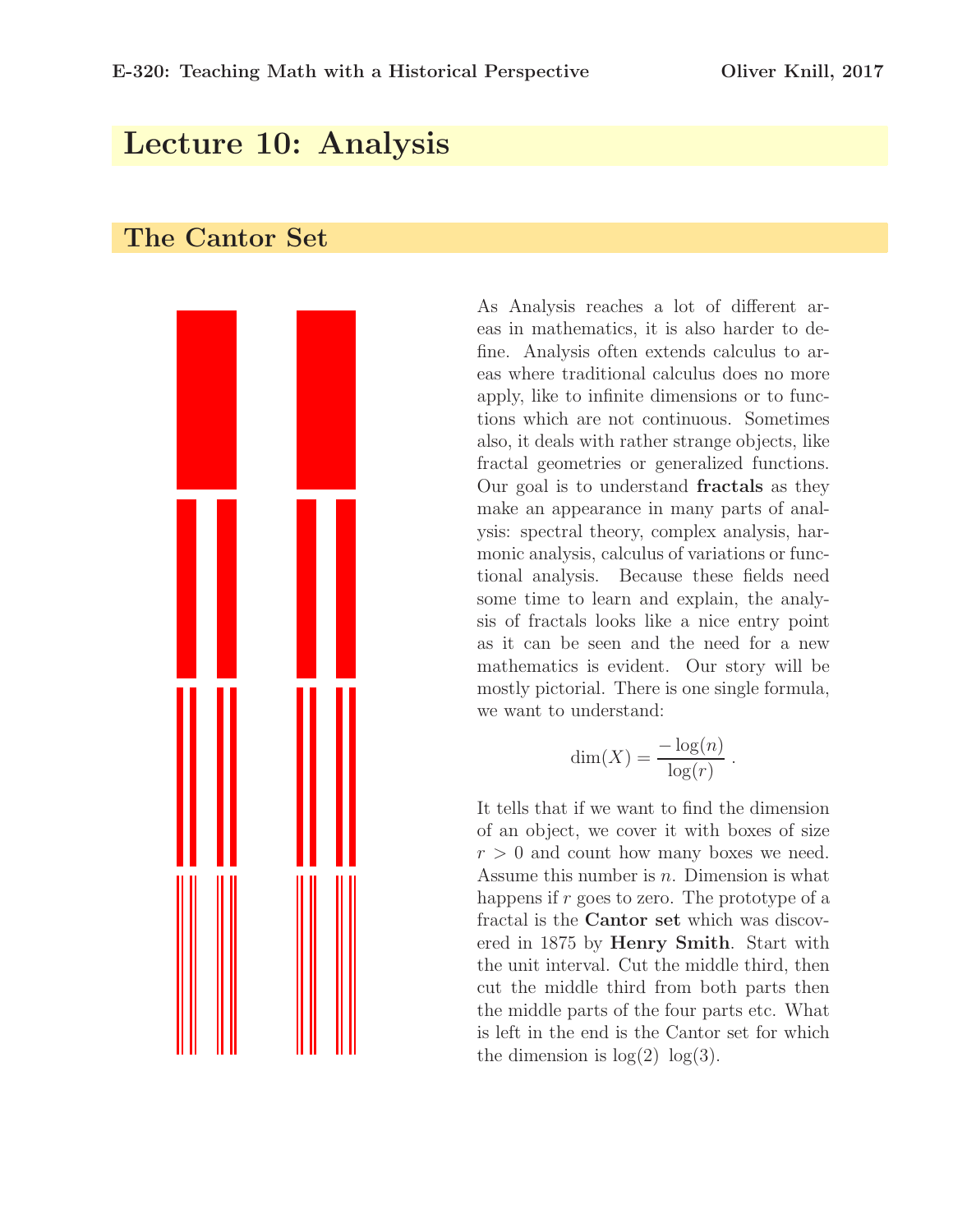## The Koch Snowflake



The Koch snowflake is an example of a fractal with dimension located strictly between 1 and 2. It was first described by the Swedish mathematician Helge von Koch (1870-1924) who described it in 1904. It is a simple model for a snowflake. There is a simplified version which just is defined over an interval. It is called the Koch curve.

### The Tree of Pythagoras



The tree of Pythagoras is an example of a fractal with dimension between 1 and 2. We have seen it in our first lecture. The tree of pythagoras inspired antenna designs for small devices.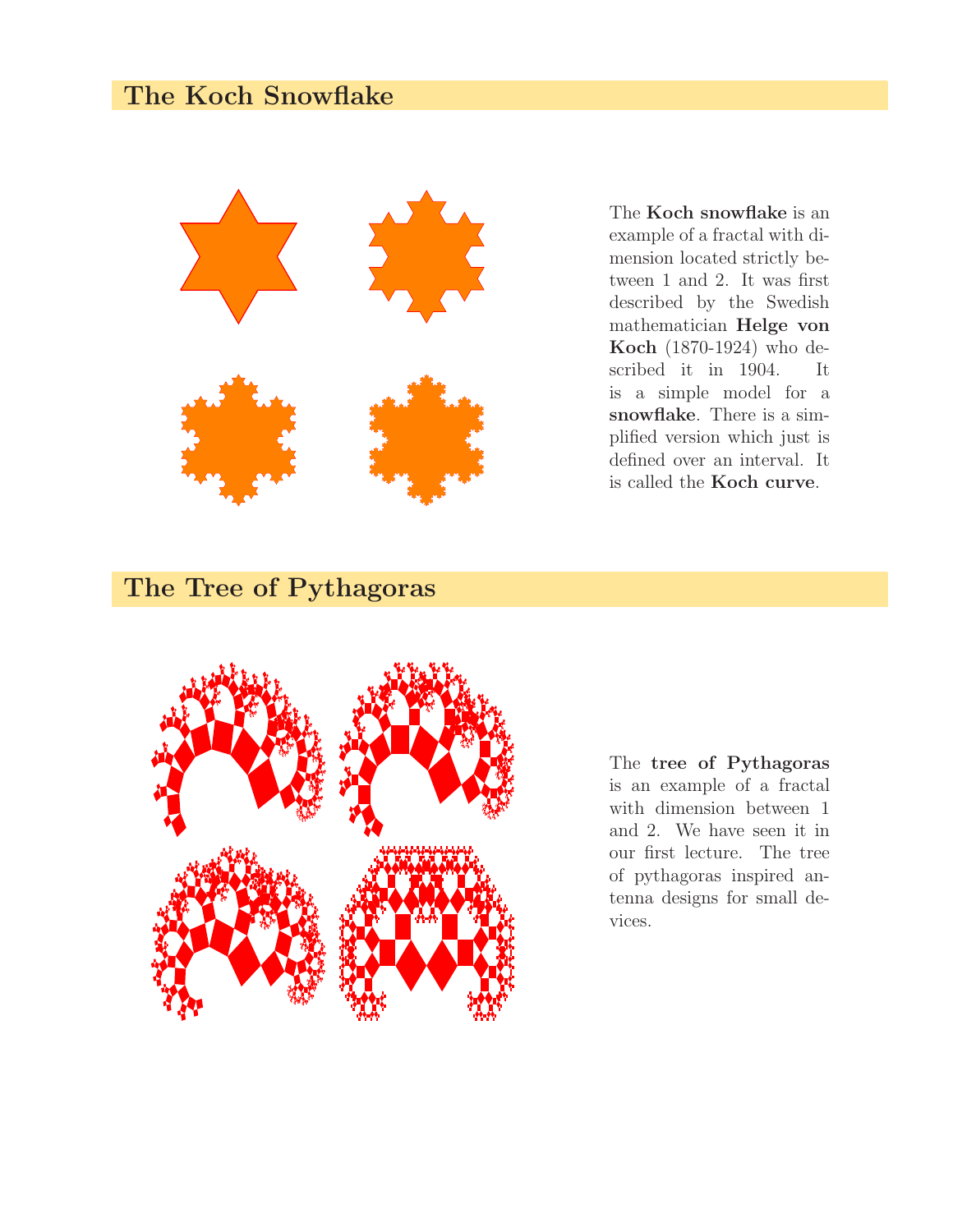# The Sierpinski Carpet



The Sierpinski carpet is a fractal in the plane. Its dimension is  $\log(8)/\log(2)$ . It was described by Waclav Sierpinski in 1916.

# The Menger Sponge



The Menger sponge is a fractal in space. Its dimension is between 2 and 3. It was first described by Karl Menger (1902-1985). Its dimension is  $\log(20)/\log(3)$ which is about 2.7.